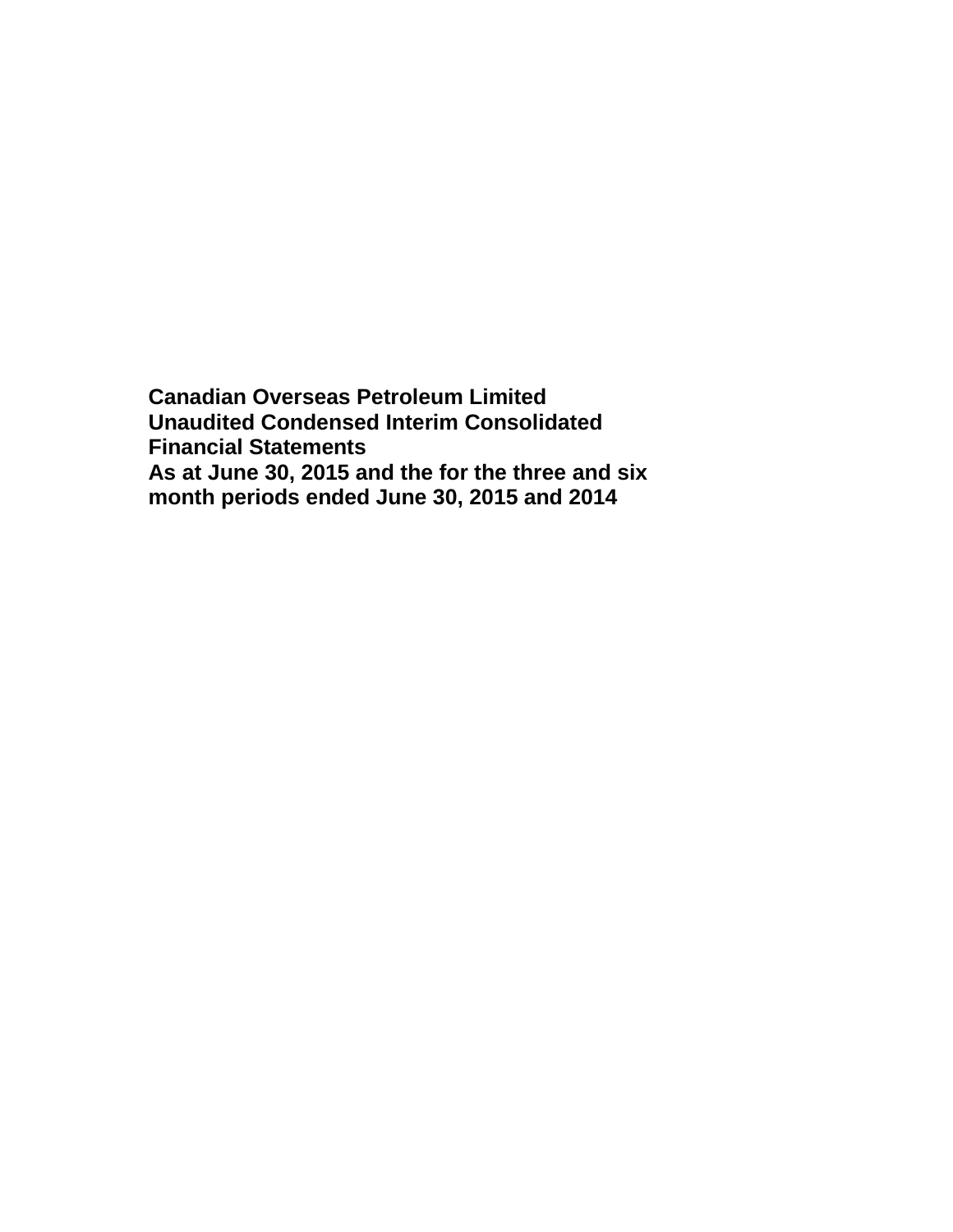#### **Management's Responsibility for Consolidated Financial Statements**

The information provided in these unaudited condensed interim consolidated financial statements is the responsibility of management. In the preparation of the statements, estimates are sometimes necessary to make a determination of future values for certain assets or liabilities. Management believes such estimates have been based on careful judgments and have been properly reflected in the accompanying consolidated financial statements.

Management maintains a system of internal controls to provide reasonable assurance that the Company's assets are safeguarded and to facilitate the preparation of relevant and timely information.

The audit committee has reviewed the unaudited condensed interim consolidated financial statements with management and the auditors, and has reported to the Board of Directors. The Board of Directors has approved the unaudited consolidated interim financial statements as presented.

*Signed "Arthur S. Millholland" Signed "Kristin Obreiter"* Arthur S. Millholland Kristin Obreiter President and Chief Executive Officer **Interim Chief Financial Officer Interim Chief Financial Officer** August 12, 2015 August 12, 2015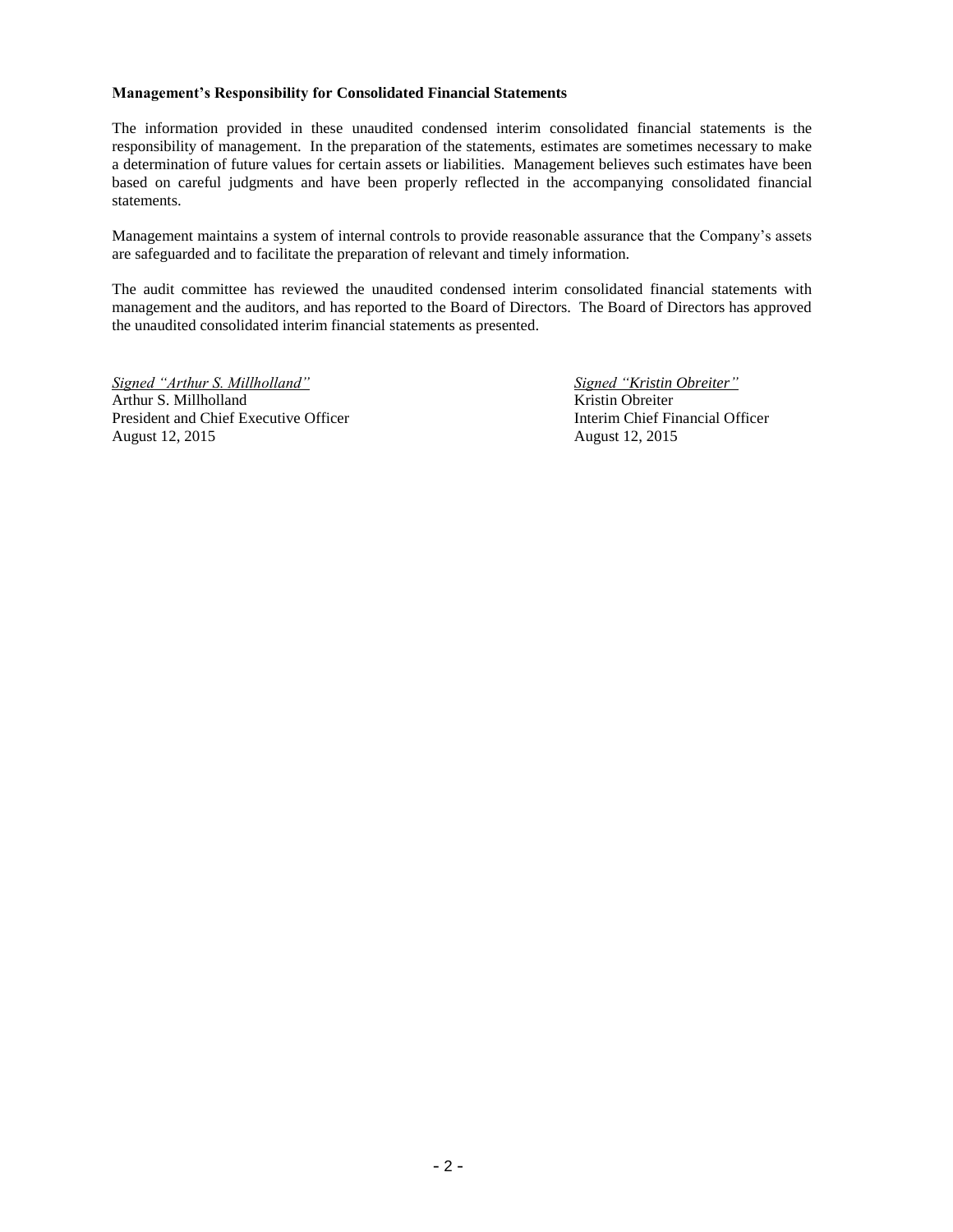# **Condensed Consolidated Statements of Financial Position (unaudited)**

**(in thousands of United States dollars)**

| As at                                             | <b>June 30,</b><br>2015 |              | December 31,<br>2014<br>(note 12) |               | January 1,<br>2014<br>(note 12) |
|---------------------------------------------------|-------------------------|--------------|-----------------------------------|---------------|---------------------------------|
| <b>Assets</b>                                     |                         |              |                                   |               |                                 |
| Current                                           |                         |              |                                   |               |                                 |
| Cash and cash equivalents (note 4)                | \$<br>850               | \$           | 4,705                             | \$            | 2,241                           |
| Accounts receivable                               | 270                     |              | 134                               |               | 57                              |
| Prepaid expenses                                  | 248                     |              | 354                               |               | 290                             |
| Loan receivable                                   | 5                       |              | 10                                |               | 11                              |
|                                                   | 1,373                   |              | 5,203                             |               | 2,599                           |
| Deposits and prepayments                          | 63                      |              | 63                                |               | 50                              |
| Investment in joint venture (note 5)              | 130                     |              |                                   |               |                                 |
| Loan receivable                                   |                         |              |                                   |               | 12                              |
| Exploration and evaluation assets (note 6)        | 16,385                  |              | 16,305                            |               | 16,456                          |
| Office equipment                                  | 144                     |              | 134                               |               | 175                             |
|                                                   | \$<br>18,095            | \$           | 21,705                            | $\mathcal{S}$ | 19,292                          |
| <b>Liabilities</b>                                |                         |              |                                   |               |                                 |
| Current                                           |                         |              |                                   |               |                                 |
| Accounts payable and accrued liabilities (note 7) | \$<br>1,595             | \$           | 1,380                             | \$            | 1,747                           |
|                                                   | 1,595                   |              | 1,380                             |               | 1,747                           |
| Derivative liability (note 8a)                    | 45                      |              | 57                                |               |                                 |
|                                                   | 1,640                   |              | 1,437                             |               | 1,747                           |
| <b>Shareholders' Equity</b>                       |                         |              |                                   |               |                                 |
| Share capital (note 8)                            | 117,247                 |              | 117,247                           |               | 109,101                         |
| Warrants (note $8(b)$ )                           | 2,612                   |              | 2,612                             |               |                                 |
| Contributed capital reserve (note $8(c)$ )        | 48,014                  |              | 48,014                            |               | 48,014                          |
| Deficit                                           | (148, 763)              |              | (145,002)                         |               | (138, 449)                      |
| Accumulated other comprehensive income            | (2,655)                 |              | (2,603)                           |               | (1,121)                         |
|                                                   | 16,455                  |              | 20,268                            |               | 17,545                          |
|                                                   | \$<br>18,095            | $\mathbb{S}$ | 21,705                            | \$            | 19,292                          |
| Nature of operations (note 1)                     |                         |              |                                   |               |                                 |

# **Going concern (note 2) Commitments and contractual obligations (note 9) Subsequent event (note 13)**

See accompanying notes to the condensed consolidated financial statements.

# **Approved on behalf of the Board:**

|          | Signed "Arthur S. Millholland" |  |
|----------|--------------------------------|--|
| Director |                                |  |

*Signed "Arthur S. Millholland" Signed "Harald Ludwig"* Director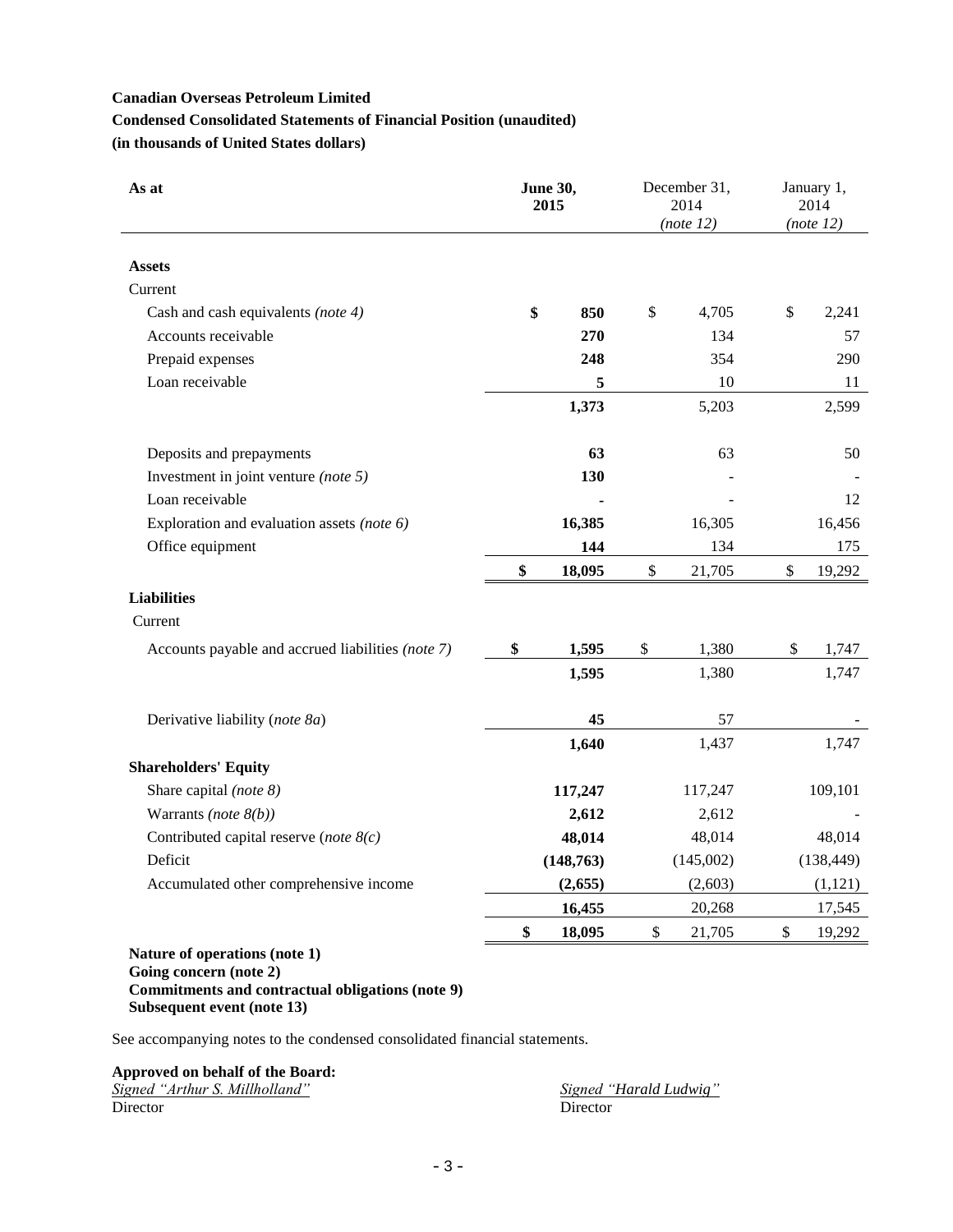# **Condensed Consolidated Statements of Comprehensive Loss (unaudited)**

**(in thousands of United States dollars, except per share amounts)**

|                                                       | Three months<br>ended<br>June 30, 2015 | Three months<br>ended<br>June 30, 2014<br>(note 12) | Six months<br>ended<br>June 30, 2015 | Six months<br>ended<br>June 30, 2014<br>(note 12) |
|-------------------------------------------------------|----------------------------------------|-----------------------------------------------------|--------------------------------------|---------------------------------------------------|
| <b>Operations</b>                                     |                                        |                                                     |                                      |                                                   |
| Pre-license costs (note 6)                            | \$<br>(90)                             | \$<br>(38)                                          | \$<br>(140)                          | \$<br>(293)                                       |
| Administrative                                        | (1,560)                                | (1,263)                                             | (3,060)                              | (2,487)                                           |
| Depreciation                                          | (17)                                   | (16)                                                | (30)                                 | (32)                                              |
|                                                       | (1,667)                                | (1,317)                                             | (3,230)                              | (2,812)                                           |
| <b>Finance income and costs</b>                       |                                        |                                                     |                                      |                                                   |
| Interest income                                       | $\mathbf{3}$                           | $\mathbf{1}$                                        | 11                                   | 6                                                 |
| Derivative gain                                       | 6                                      | 15                                                  | 14                                   | 15                                                |
| Foreign exchange gain (loss)                          | 168                                    | (476)                                               | (212)                                | 102                                               |
|                                                       | 177                                    | (460)                                               | (187)                                | 123                                               |
| Loss before investments in joint ventures             | (1, 490)                               | (1,777)                                             | (3, 417)                             | (2,689)                                           |
| Loss on investment in joint venture (note $5$ )       | (139)                                  |                                                     | (344)                                |                                                   |
| Net loss                                              | (1,629)                                | (1,777)                                             | (3,761)                              | (2,689)                                           |
| (Loss) gain on translation of foreign<br>subsidiaries | (127)                                  | 493                                                 | (52)                                 | (125)                                             |
| Comprehensive loss                                    | \$<br>(1,756)                          | \$<br>(1,284)                                       | \$<br>(3,813)                        | \$<br>(2,814)                                     |
| Loss per share (basic and diluted)                    | \$<br>(0.00)                           | \$<br>(0.01)                                        | \$<br>(0.01)                         | \$<br>(0.01)                                      |
| Comprehensive loss per share (basic and<br>diluted)   | \$<br>(0.00)                           | \$<br>(0.00)                                        | \$<br>(0.01)                         | \$<br>(0.01)                                      |
| Weighted average number of shares<br>outstanding      | 402,050,497                            | 350,909,416                                         | 402,050,497                          | 342,361,059                                       |

See accompanying notes to the condensed consolidated financial statements.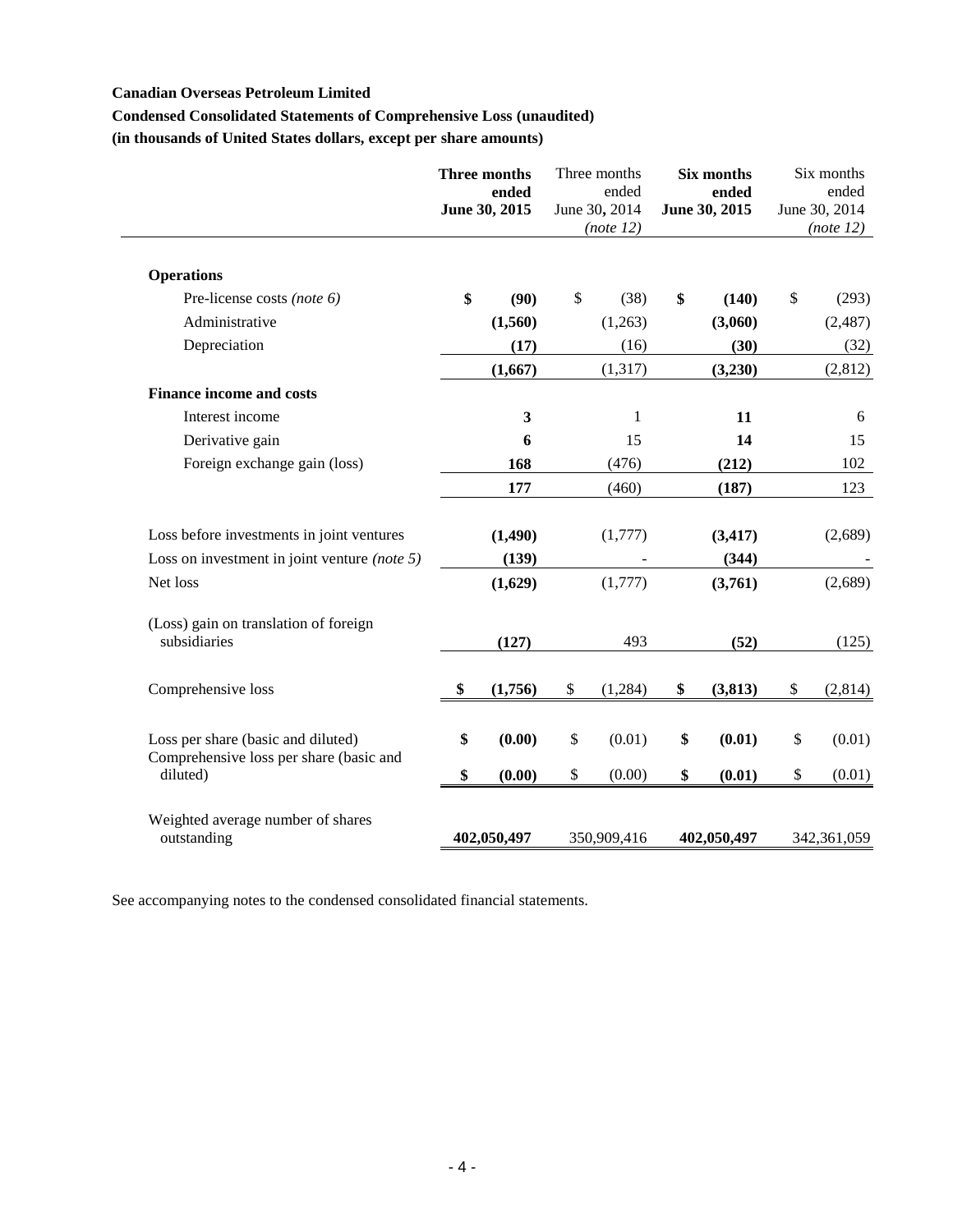# **Condensed Consolidated Statements of Changes in Equity (unaudited)**

**(in thousands of United States dollars)**

|                                                                                                                   |                         |             | <b>Contributed</b>        |                | <b>Accumulated</b><br>Other |                               |
|-------------------------------------------------------------------------------------------------------------------|-------------------------|-------------|---------------------------|----------------|-----------------------------|-------------------------------|
|                                                                                                                   | <b>Share</b><br>Capital | Warrants    | Capital<br><b>Reserve</b> | <b>Deficit</b> | Comprehensive<br>Loss       | <b>Total</b><br><b>Equity</b> |
| <b>Balance at December 31, 2013</b>                                                                               | 109,101<br>S.           | \$          | \$<br>48,014              | \$ (138, 449)  | \$<br>(1,121)               | \$17,545                      |
| Comprehensive loss for the<br>period                                                                              |                         | ٠           |                           | (2,689)        | (125)                       | (2,814)                       |
| <b>Transactions with owners,</b><br>recorded directly to equity<br>Issue of common shares -<br>net of issue costs | 2,489                   |             |                           |                |                             | 2,489                         |
| <b>Balance at June 30, 2014</b>                                                                                   | \$111,590               | \$          | \$48,014                  | \$(141, 138)   | \$<br>(1,246)               | \$17,220                      |
| <b>Balance at December 31, 2014</b>                                                                               | 117,247<br>\$           | \$2,612     | \$<br>48,014              | \$ (145,002)   | \$<br>(2,603)               | \$20,268                      |
| <b>Comprehensive loss for</b><br>the period                                                                       |                         |             |                           | (3,761)        | (52)                        | (3, 813)                      |
| <b>Balance at June 30, 2015</b>                                                                                   | \$117,247               | \$<br>2,612 | \$48,014                  | \$ (148, 763)  | \$<br>(2,655)               | \$16,455                      |

**(1)**As at June 30, 2015, the accumulated other comprehensive income balance consists of unrealized foreign exchange on translation of foreign subsidiaries.

See accompanying notes to the condensed consolidated financial statements.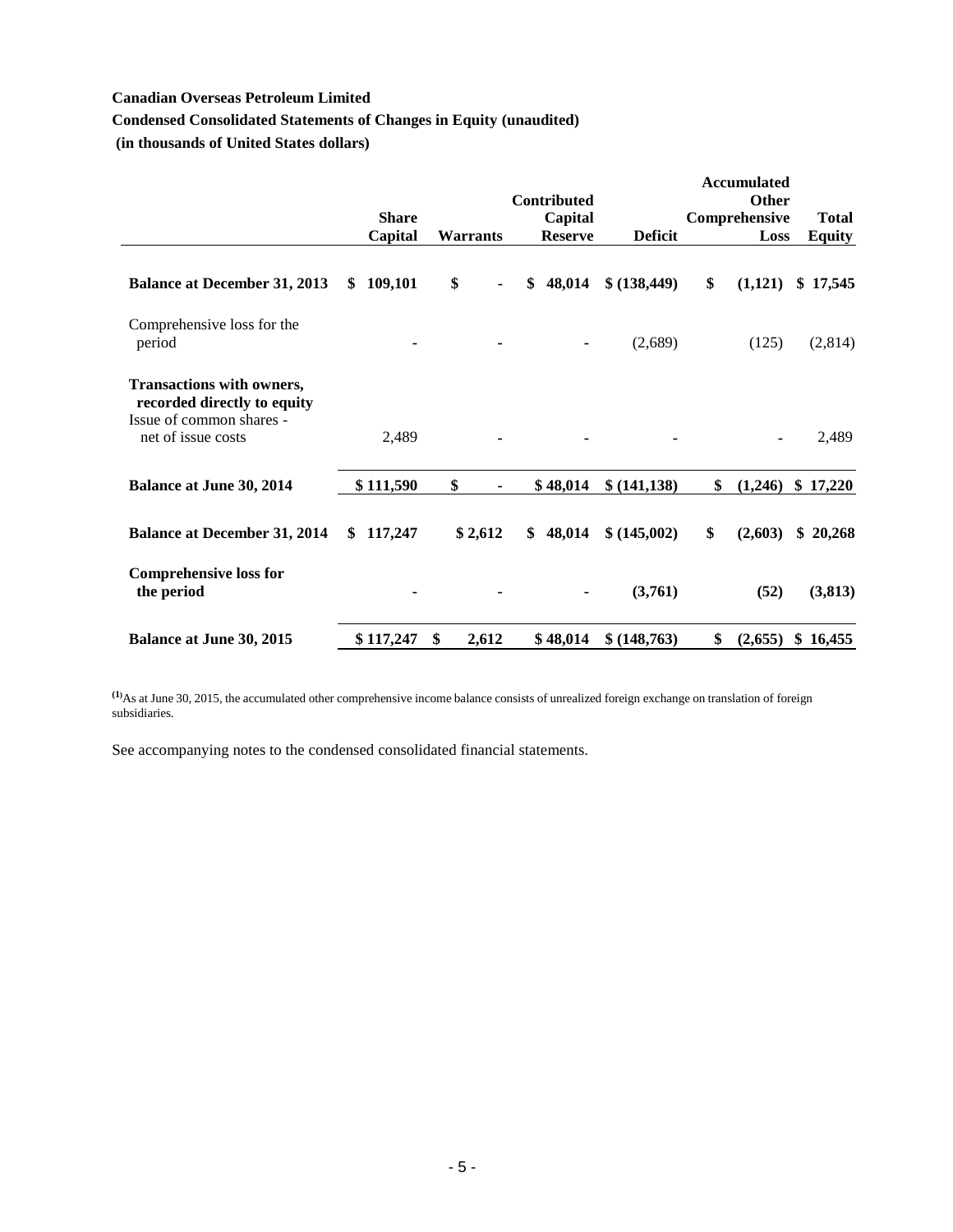# **Condensed Consolidated Statements of Cash Flows (unaudited)**

**(in thousands of United States dollars)**

| For the six months ended June 30                           | 2015          | 2014          |
|------------------------------------------------------------|---------------|---------------|
| <b>Cash Used In Operating Activities</b>                   |               |               |
| Loss                                                       | \$<br>(3,761) | \$<br>(2,689) |
| Interest income                                            | (11)          | (6)           |
| Add (deduct) non-cash items:                               |               |               |
| Derivative gain (note 8)                                   | (14)          |               |
| Depreciation                                               | 30            | 31            |
| Loss on investment in joint venture (note $5$ )            | 344           |               |
| Unrealized foreign exchange gain (loss)                    | 212           | (112)         |
| Funds used in operations                                   | (3,200)       | (2,776)       |
| Net change in non-cash working capital (note 11)           | 189           | 166           |
|                                                            | (3,011)       | (2,610)       |
| <b>Financing Activities</b>                                |               |               |
| Issuance of common shares, net of issue costs              |               | 2,564         |
| Decrease in loan receivable                                |               | 6             |
|                                                            |               | 2,570         |
| <b>Investing Activities</b>                                |               |               |
| Additions to office equipment                              | (43)          | (6)           |
| Additions to exploration and evaluation assets             |               |               |
| (note 6)                                                   | (80)          | (407)         |
| Additions to investment in joint venture (note $5$ )       | (474)         |               |
| Interest income                                            | 11            | 6             |
|                                                            | (586)         | (407)         |
|                                                            |               |               |
| Decrease in cash and cash equivalents<br>during the period | (3,597)       | (447)         |
| Effect of foreign exchange on cash and cash                |               |               |
| equivalents held in foreign currencies                     | (258)         | (9)           |
| Cash and cash equivalents, beginning of period             | 4,705         | 2,241         |
| Cash and cash equivalents, end of period                   | \$<br>850     | \$<br>1,785   |

See accompanying notes to the condensed consolidated financial statements.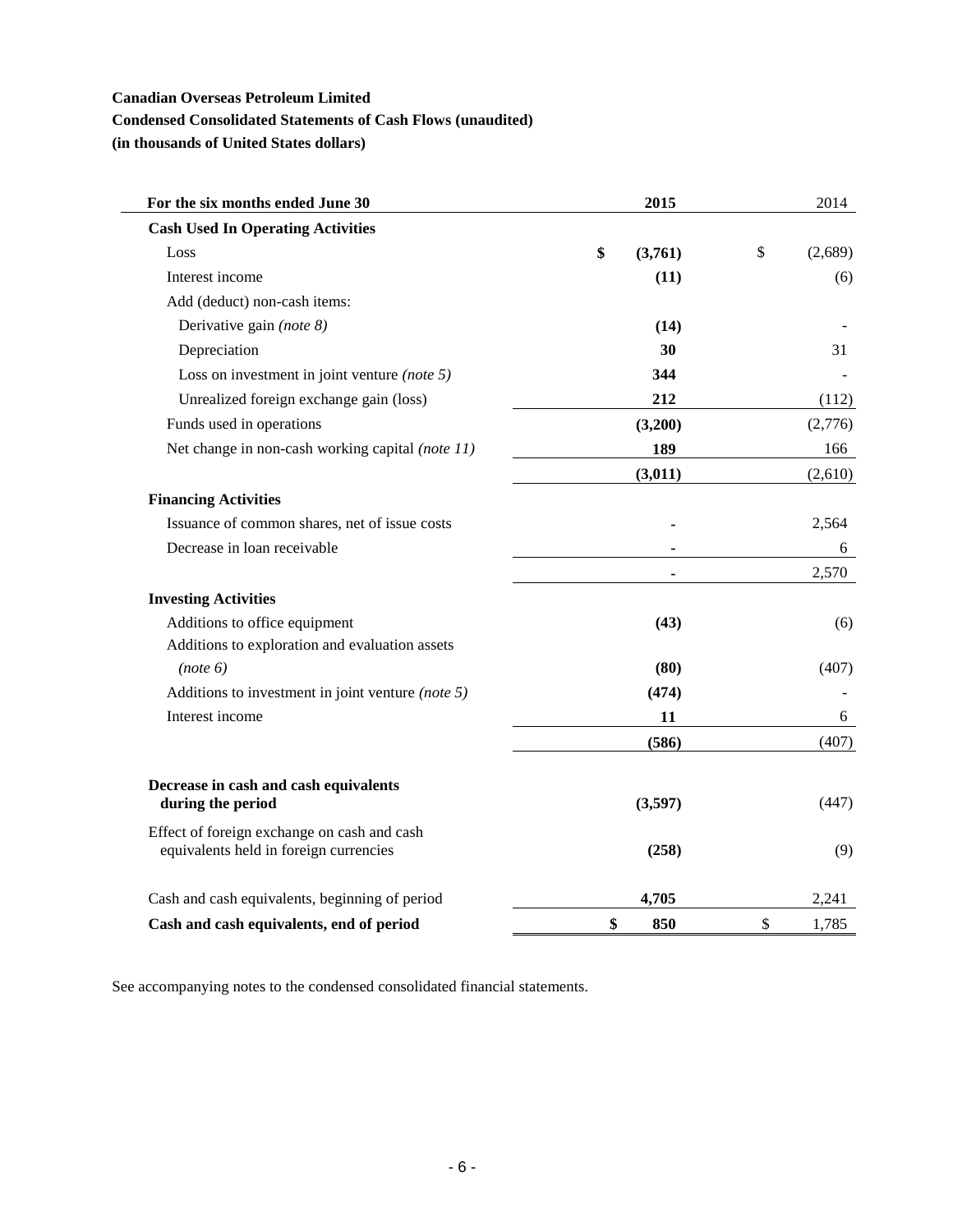# **1. NATURE OF OPERATIONS**

Canadian Overseas Petroleum Limited ("COPL" or the "Company"), is a widely-held publicly traded company incorporated and domiciled in Canada. The Company's common shares are traded on the TSX Venture Exchange in Canada and the London Stock Exchange in the UK. The Company's registered office is in Calgary, Alberta at  $400$ ,  $604 - 1$ <sup>st</sup> Street SW.

COPL and its subsidiaries are involved in the identification, acquisition, exploration and development of oil and natural gas offshore reserves. As at June 30, 2015, the Company has the following subsidiaries, all of which are wholly-owned:

- COPL Technical Services Limited, which is involved in providing technical services to the COPL group of companies;
- Canadian Overseas Petroleum (UK) Limited ("COPL UK"), which conducts the Company's operations in the United Kingdom ("UK");
- Canadian Overseas Petroleum (Bermuda Holdings) Limited and Canadian Overseas Petroleum (Bermuda) Limited ("COPL B"), which were incorporated to conduct operations offshore Liberia; and
- Canadian Overseas Petroleum (Namibia) Limited, which was incorporated in Bermuda in October 2014.

The Company, along with an unrelated company, Shoreline Energy International Limited, incorporated Shoreline Canoverseas Petroleum Development Corporation Limited ("ShoreCan") in October 2014 in Bermuda to focus on acquisitions of upstream oil and gas exploration, development and producing assets in sub-Saharan Africa. Both partners hold a 50% interest in the joint venture.

On February 12, 2015, Canadian Overseas Petroleum (Nigeria) Limited was dissolved and removed from the Register of Companies in Bermuda, as the company ceased to carry on business, had discharged in full the liabilities to all its known creditors, and distributed its surplus assets in accordance with the Companies Act 1981 (Bermuda).

On February 23, 2015, the Company resolved to remove COPL New Zealand Limited from the New Zealand Register of Companies as the company ceased to carry on business, had discharged in full the liabilities to all its known creditors, and distributed its surplus assets in accordance with its constitution and section  $318(1)(d)(i)$ of the Companies Act 1993 (New Zealand).

### **2. BASIS OF PREPARATION AND GOING CONCERN**

#### *Basis of Preparation and Compliance*

The Company's unaudited condensed interim consolidated financial statements ("financial statements") have been prepared in accordance with International Accounting Standard ("IAS") 34, "Interim Financial Reporting" following acceptable accounting policies under International Financial Reporting Standards ("IFRS") and are reported in thousands of United States dollars ("\$"). The Company's financial statements should be read in conjunction with the Company's audited annual consolidated financial statements as at and for the year ended December 31, 2014, which outline the Company's significant accounting policies in Note 3 thereto, which have been applied consistently in these financial statements, except as noted below, as well as the Company's critical accounting judgments and key sources of estimation uncertainty which are also set out in Note 3 thereto.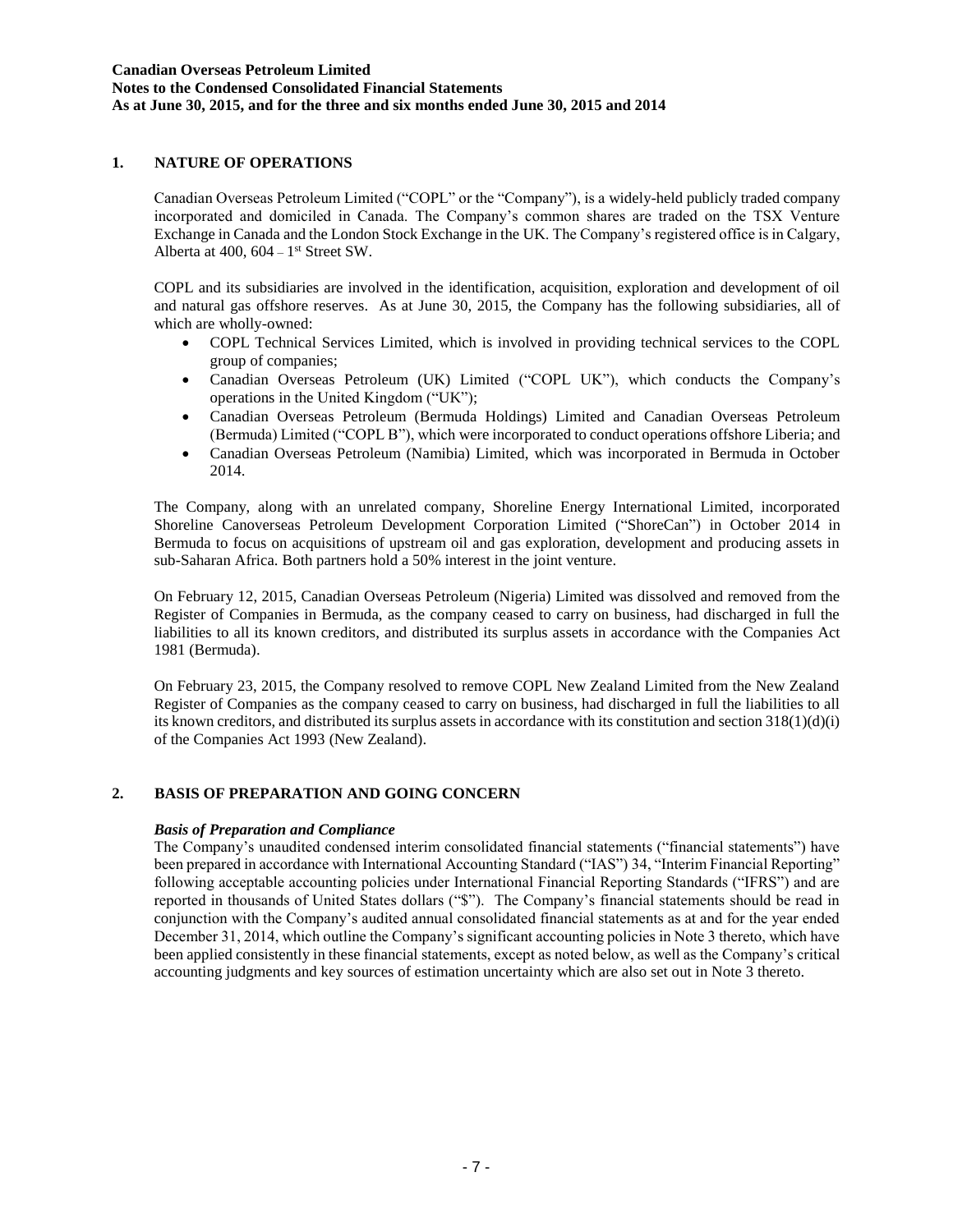#### **Canadian Overseas Petroleum Limited Notes to the Condensed Consolidated Financial Statements As at June 30, 2015, and for the three and six months ended June 30, 2015 and 2014**

## **2. BASIS OF PREPARATION AND GOING CONCERN (continued)**

#### *Going Concern*

These financial statements are prepared on a going concern basis which assumes that the Company will be able to realize its assets and discharge its liabilities in the normal course of business.

Currently, the Company does not have material cash inflows and/or adequate financing to develop profitable operations. The Company is pursuing exploration projects and contracts that will require substantial additional financing before they are able to generate positive operating cash flows. Accordingly, the Company's continued successful operations are dependent on its ability to obtain additional financing. There is no assurance that the Company will be able to obtain adequate financing in the future or that such financing will be obtained on terms advantageous to the Company. With no assurance such additional financing will be obtained in 2016, there may be significant doubt the Company will be able to continue as a going concern. These financial statements do not give effect to adjustments that would be necessary to the carrying values and classifications of assets and liabilities should the Company be unable to continue as a going concern.

The financial statements were authorized for issue by the Company's Board of Directors on August 12, 2015.

### **3. SIGNIFICANT ACCOUNTING POLICY CHANGES**

#### *Change in functional and presentation currency*

Effective January 1, 2015 the functional currency was changed from the Canadian dollar to the United States dollar for the Company. The measurement change is due to the focus of the Company in sub-Saharan Africa, for which costs are denominated in United States dollars ("USD"). As a result of the Company's focus in areas with USD functional currencies, the Company has also re-denominated the intercompany debt agreements to USD.

Effective January 1, 2015, the Company's presentation currency was changed from the Canadian dollar ("CAD") to the USD. The change in presentation currency is to better reflect the Company's business activities and to improve investors' ability to compare the Company's financial results. This change has been applied retrospectively as if the new presentation currency had always been the Company's presentation currency. For comparative balances, assets and liabilities are translated at the rate prevailing at the reporting date. The statements of comprehensive income (loss) were translated at the average exchange rates for the reporting period or at the exchange rate prevailing at the date of the transaction. Exchange differences arising on translation were taken into cumulative translation adjustment in shareholder's equity. See Note 12 for the resulting change in presentation currency on comparative figures.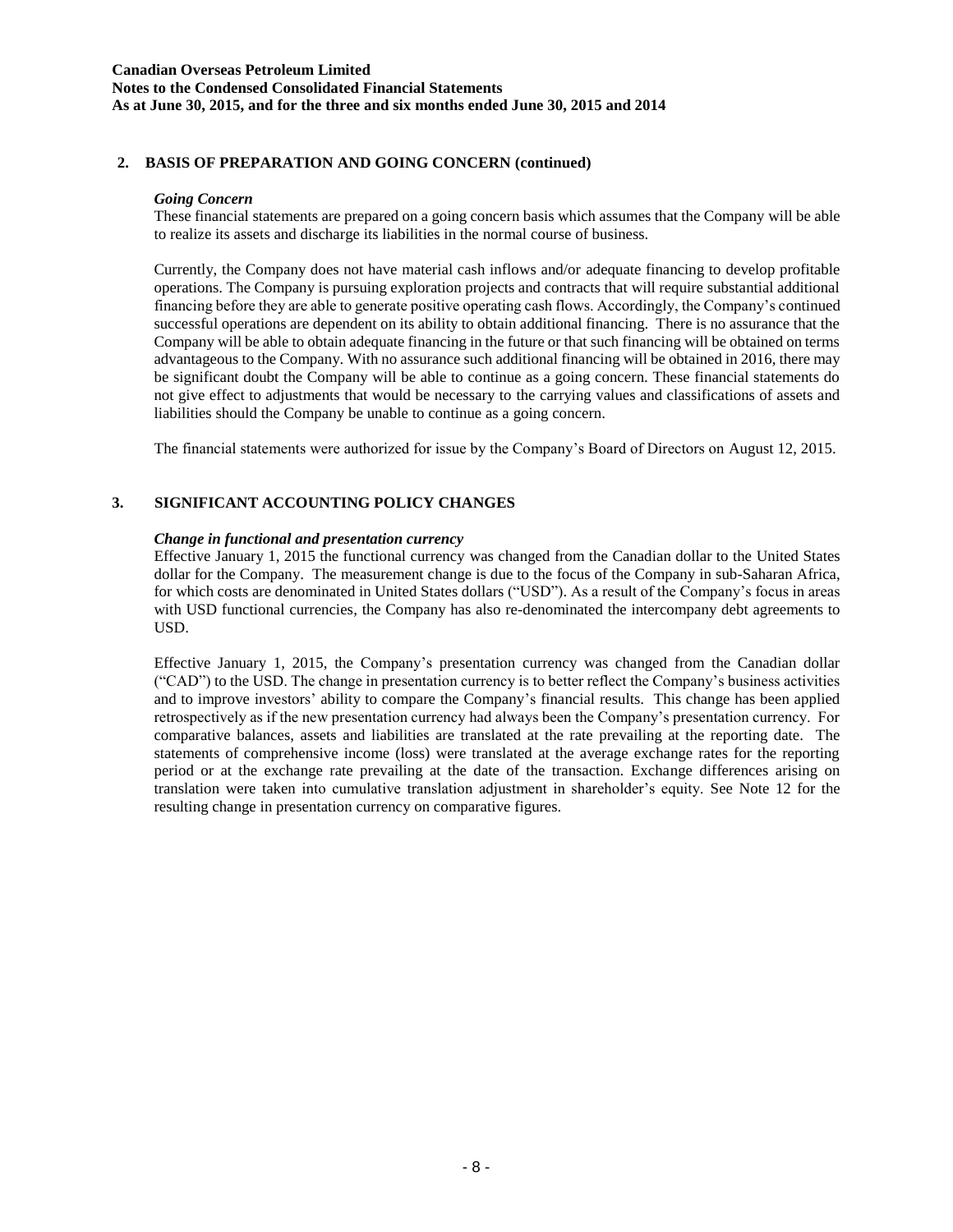## **4. CASH AND CASH EQUIVALENTS**

| (\$000's)            | June 30, 2015 |     | December 31, 2014 |       | January 1, 2014 |
|----------------------|---------------|-----|-------------------|-------|-----------------|
| Cash                 | ٨D            | 754 |                   | 4.601 | .987            |
| Credit card deposits |               | 96  |                   | 104   | 254             |
|                      |               | 850 | J.                | 4.705 | 2.241           |

Cash balances earn interest, whenever possible, at floating rates based on daily bank deposit rates.

Credit card deposits are bank deposits that cover the maximum credit limit available for corporate credit cards.

The fair value of cash and cash equivalents was \$0.9 million as at June 30, 2015 (\$4.7 million as at December 31, 2014 and \$2.2 million as at January 1, 2014). The Company deposits its cash with reputable Canadian, UK and Bermuda banks. The Company did not have any overdraft facilities in place as at June 30, 2015, December 31, 2014 and January 1, 2014.

# **5. INVESTMENT IN JOINT VENTURE**

The Company currently holds a 50% interest in a jointly controlled entity, ShoreCan, to focus on acquisitions of upstream oil and gas exploration, development and producing assets in sub-Saharan Africa. The determination of ShoreCan as a joint venture was based on ShoreCan's structure through a separate legal entity whereby neither the legal form nor the contractual arrangement give the rights to the owners to the assets and obligations for the liabilities within the normal course of business, nor does it give the rights to the economic benefits of the assets or responsibility for settling liabilities associated with the arrangement.

On February 20, 2015, ShoreCan entered into a commercial acquisition, ratified by the Ministry of Energy in Namibia, of an 80% interest in three blocks offshore Namibia. The blocks are defined as 1708, 1709 and 1808.

On March 4, 2015, ShoreCan entered into a farm-in option agreement to acquire a 60% participating interest in the Petroleum Exploration License and Petroleum Agreement with respect to the Kimbiji and Latham offshore Blocks in Tanzania. On exercise of the option and receipt of approval from the Tanzanian authorities, ShoreCan will assume operatorship of these offshore blocks.

As at June 30, 2015, ShoreCan has commitments of \$0.2 million for annual license fees due in the fourth quarter of 2016 and \$7.0 million which relate to a minimum work programme to be carried out by the second quarter of 2017, under its exploration license in Namibia. In the event that the acquisition of seismic data does not occur in accordance with the work programme, there is no financial penalty to ShoreCan and the license is subject to forfeiture after that date. ShoreCan is currently exploring alternatives for raising sufficient capital to complete the minimum work programme, and plans to proceed under the terms of the exploration license. ShoreCan has capitalized costs in Namibia of \$0.3 million as at June 30, 2015 (December 31, 2014 - \$nil).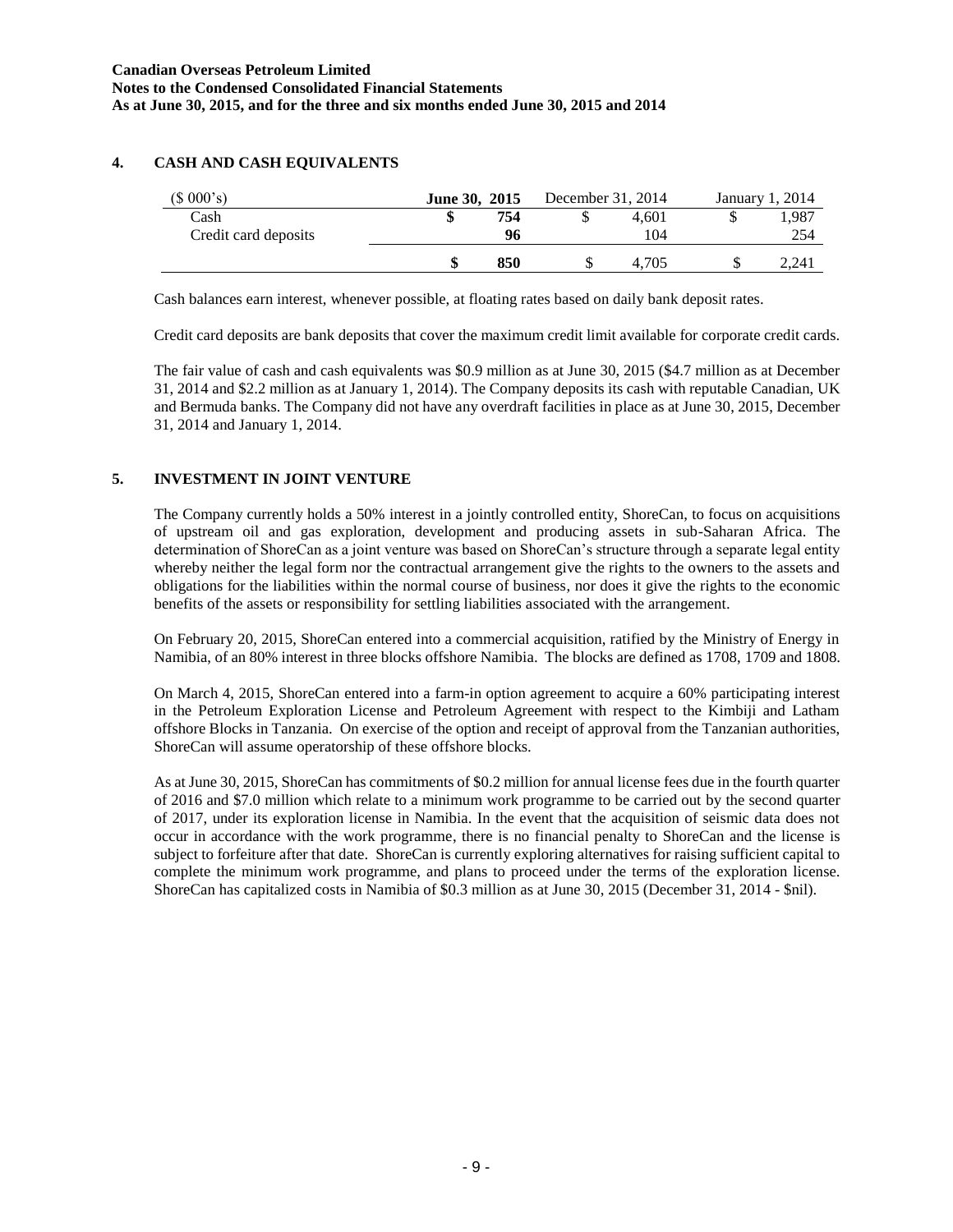# **5. INVESTMENT IN JOINT VENTURE (continued)**

Summarized below is the financial information for ShoreCan accounted for using the equity method.

#### **Results of Operations**

| (\$000's)                               | Three months<br>ended<br>June 30, 2015 | Three months<br>ended<br>June 30, 2014 | Six months<br>ended<br>June 30, 2015 | Six months<br>ended<br>June 30, 2014 |
|-----------------------------------------|----------------------------------------|----------------------------------------|--------------------------------------|--------------------------------------|
| Revenues                                | \$                                     | \$                                     | \$                                   |                                      |
| Expenses                                | 277                                    |                                        | 687                                  |                                      |
| Net Loss                                | (277)                                  |                                        | (687)                                |                                      |
| Share of equity investment<br>(percent) | 50%                                    | 50%                                    | 50%                                  | 50%                                  |
| Loss on investment in<br>joint venture  | (139)                                  | \$                                     | (344)                                |                                      |

| <b>Balance Sheets</b><br>(\$000's)                 | June 30, 2015 | As at January 1, 2014<br>and December 31, 2014 |
|----------------------------------------------------|---------------|------------------------------------------------|
| <b>Current Assets</b>                              | S             |                                                |
| Non-current assets                                 | 360           |                                                |
| Current liabilities                                | (101)         |                                                |
| Non-current liabilities                            |               |                                                |
| <b>Net Assets</b>                                  | 260           |                                                |
| Share of net assets (percent)                      | 50%           | 50%                                            |
| Carrying amount in statement of financial position | <b>130</b>    |                                                |

### **6. EXPLORATION AND EVALUATION ASSETS**

|                                | Liberia                  | <b>New Zealand</b> | <b>TOTAL</b> |
|--------------------------------|--------------------------|--------------------|--------------|
| (\$000's)                      |                          |                    |              |
| As at January 1, 2014          | \$<br>15,844             | 612<br>\$          | 16,456<br>\$ |
| <b>Additions</b>               | 461                      | 98                 | 559          |
| Recovery                       | $\overline{\phantom{0}}$ | (73)               | (73)         |
| Net effect of foreign exchange | -                        | (43)               | (43)         |
| Derecognition                  | $\overline{\phantom{0}}$ | (594)              | (594)        |
| As at December 31, 2014        | 16,305                   | \$                 | 16,305       |
| Additions                      | 80                       |                    | 80           |
| As at June 30, 2015            | 16,385                   | \$                 | 16,385       |

# *Liberia*

The Company holds a 17% working interest in Block LB-13 offshore Liberia, with the remaining 83% being held by ExxonMobil Exploration and Production Liberia Limited, who is the operator under this license.

At June 30, 2015, the \$16.4 million recognized as exploration and evaluation assets consists mainly of 3D seismic and capitalized geological evaluation work conducted on Block LB-13.

### *Pre-license costs*

During the three months ended June 30, 2015, the Company incurred approximately \$90,000 (three months ended June 30, 2014 - \$38,000) of pre-license costs related to areas in sub-Saharan Africa. During the six months ended June 30, 2015, the Company incurred approximately \$0.1 million (six months ended June 30, 2014 - \$0.3 million) of pre-license costs related to areas in sub-Saharan Africa.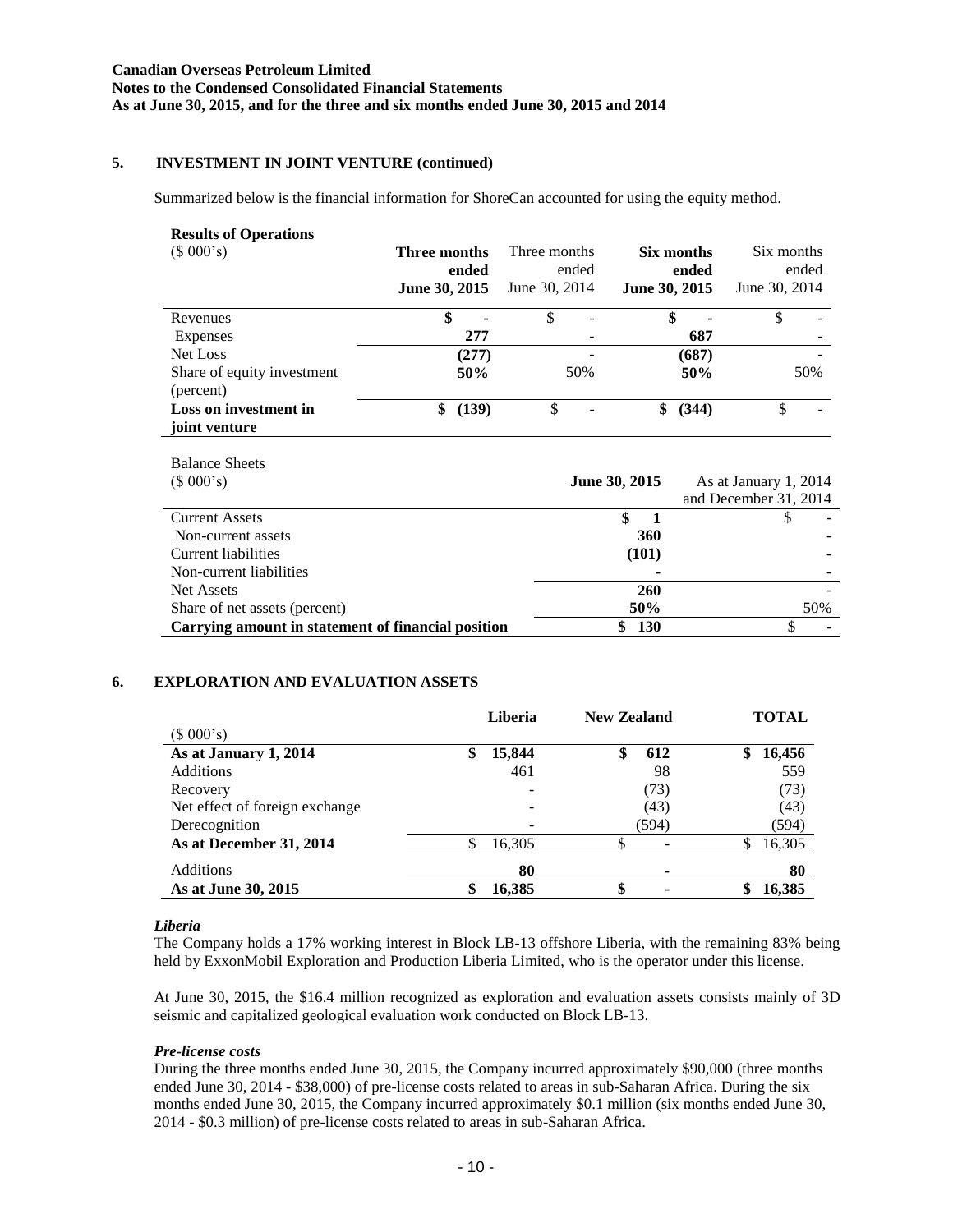## **7. ACCOUNTS PAYABLE AND ACCRUED LIABILITIES**

| (\$000's)               | <b>June 30, 2015</b> | December 31, 2014 | . 2014<br>January 1. |
|-------------------------|----------------------|-------------------|----------------------|
| Trade payables          | 989                  | 940               | \$1,228              |
| Joint interest payables | 186                  | l 84              | 275                  |
| Accrued liabilities     | 408                  | 238               | 223                  |
| Other                   | 12                   | 18                | 21                   |
| <b>Total</b>            | \$1,595              | \$1,380           | \$1.747              |

#### **8. SHARE CAPITAL**

#### **a) Authorized and Issued Common Shares**

#### Authorized

An unlimited number of common voting shares (the "Common Shares") without nominal or par value and an unlimited number of preferred shares, issuable in series.

#### Issued

The issued share capital is as follows:

|                                                        | Number of<br><b>Common Shares</b> | Amount    |
|--------------------------------------------------------|-----------------------------------|-----------|
| Balance, January 1, 2014                               | 333,717,720                       | \$109,101 |
| Issued pursuant to public offering on April 3rd (i)    | 17,777,777                        | 6,623     |
| Issued pursuant to public offering on August 21st (ii) | 50,555,000                        | 3,990     |
| Share issue costs                                      |                                   | (2, 467)  |
| <b>Balance, December 31, 2014</b>                      | 402,050,497                       | \$117,247 |
| <b>Balance, June 30, 2015</b>                          | 402,050,497                       | \$117,247 |

(i) On April 3, 2014, the Company closed a prospectus relating to its admission to the standard listing segment of the Official List, and to trading on the main market for listed securities of the London Stock Exchange. The Company issued 17,777,777 Common Shares at a price of Great British Pounds ("GBP") 0.135 (\$0.224) for gross proceeds of GBP 2.4 million (\$4.0 million). The agents were paid cash commission and fees of GBP 0.3 million (\$0.4 million) representing 5.0% of the gross proceeds of the public offering. Other expenses related to the public offering amounted to approximately \$1.1 million.

The Company also issued 888,889 Common Share purchase warrants ("Warrants") to its agent as compensation warrants in an amount equal to 5.0% of the aggregate number of Common Shares issued pursuant to the offering. Each Warrant entitles the holder to purchase one Common Share of the Company for the period until April 4, 2016, at an exercise price of GBP 0.135 (\$0.224). The fair value of the Warrants issued was recognized as share issue costs and estimated at \$0.1 million using a Black-Scholes option pricing model with the following assumptions:

|                               | 2014    |
|-------------------------------|---------|
| Risk-free interest rate       | $1.1\%$ |
| Weighted average life (years) | 2.0     |
| Expected volatility           | 81%     |
| Expected dividend yield       | 0%      |

On April 3, 2014 a derivative liability of \$0.1 million was also recognized in relation to the Warrants issued. The Warrants' exercise price is in GBP, and the Company's functional currency is in USD.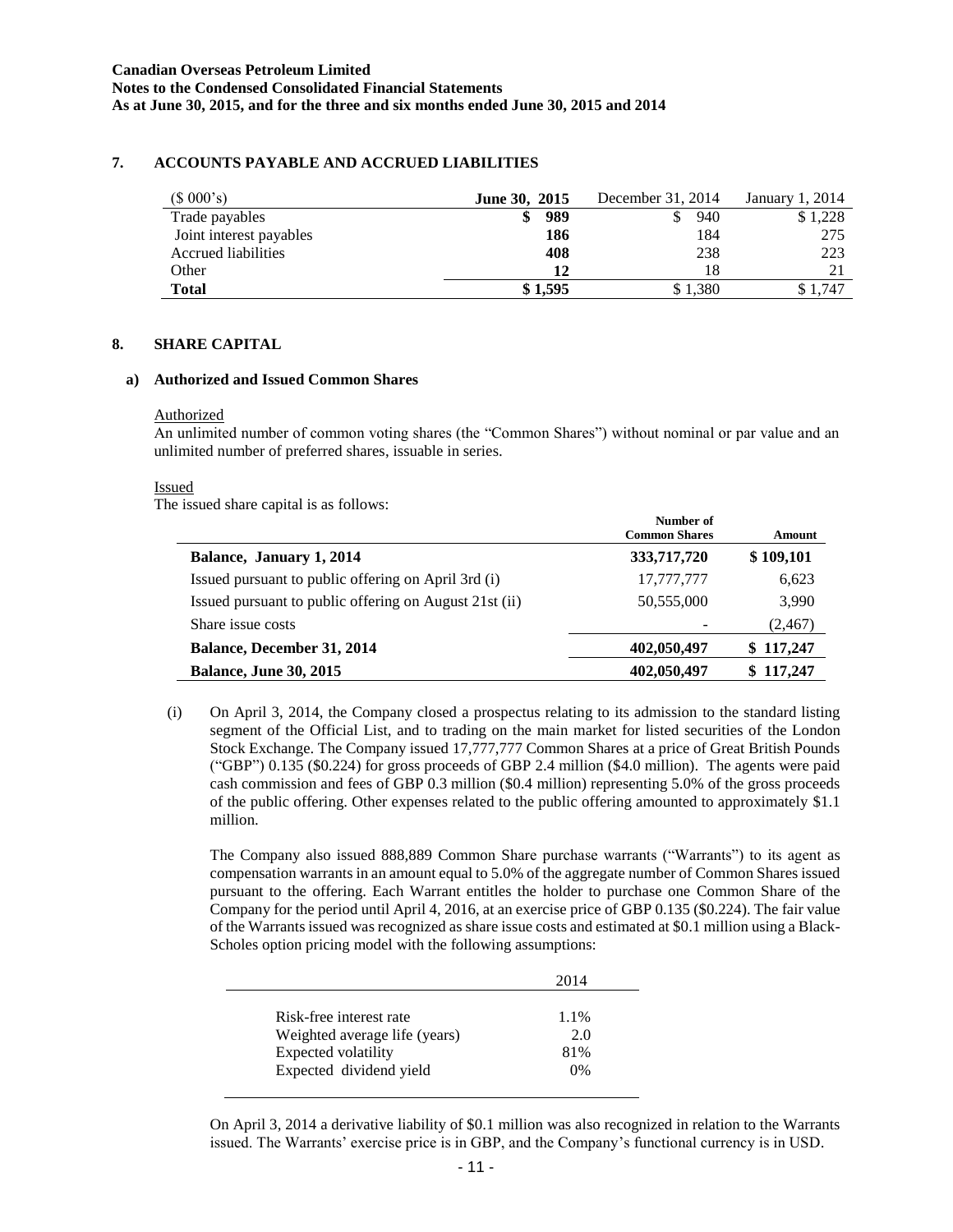### **8. SHARE CAPITAL (continued)**

#### **a) Authorized and Issued Common Shares (continued)**

As there is variability in these exchange rates, the Warrants are classified as a derivative financial instrument. As at June 30, 2015, the derivative liability was revalued and a derivative gain of \$14,000 on the derivative liability was recognized. The estimated derivative liability as at June 30, 2015, is valued at \$45,000, using a Black-Scholes option pricing model with the following assumptions:

|                               | 2015  |
|-------------------------------|-------|
| Risk-free interest rate       | 0.51% |
| Weighted average life (years) | 1.0   |
| Expected volatility           | 70%   |
| Expected dividend yield       | 0%    |

(ii) On August 21, 2014, the Company closed a short form prospectus in connection with a marketed offering of units of the Company ("2014 Offering"). A unit ("Unit") consisted of one Common Share in the capital of the Company and one share purchase warrant. Each share purchase warrant of the 2014 Offering ("2014 Offering Warrant") entitles the holder thereof to purchase one Common Share at an exercise price of CAD \$0.40 (\$0.37) per Common Share on or before the date that is 36 months following the closing date. The Company issued 50,555,000 Units at a price of CAD \$0.20 (\$0.18) per Unit, for aggregate proceeds of approximately \$9.2 million pursuant to the 2014 Offering. The agents were paid a cash commission of \$0.2 million as well as \$0.5 million representing 5.0% of the gross proceeds. Other expenses related to the 2014 Offering of Units amounted to approximately \$0.3 million.

The fair value of the 2014 Offering Warrants issued was netted against proceeds from share capital and estimated at \$2.6 million using a Black-Scholes option pricing model with the following assumptions:

| 2014  |
|-------|
|       |
| 1.1%  |
| 3.0   |
| 70%   |
| $0\%$ |
|       |

### **b) Warrants**

A summary of the Company's share purchase warrants outstanding at June 30, 2015 is as follows:

| (\$000's)                                             | Number of<br>Warrants | Weighted Avg.<br><b>Exercise Price</b> | <b>Fair Value of</b><br><b>Warrants</b> |
|-------------------------------------------------------|-----------------------|----------------------------------------|-----------------------------------------|
| Balance, January 1, 2014                              | ۰                     | \$<br>٠                                | \$<br>۰                                 |
| Issued pursuant to public offering (note $8$ (a) (i)) | 888,889               | 0.22                                   |                                         |
| Issued pursuant to public offering (note $8$ (a)(ii)) | 50,555,000            | 0.37                                   | 2,612                                   |
| Expired                                               |                       |                                        |                                         |
| Balance, December 31, 2014                            | 51,443,889            | \$0.36                                 | \$2,612                                 |
| <b>Balance, June 30, 2015</b>                         | 51,443,889            | \$0.36                                 | 2,612<br>\$                             |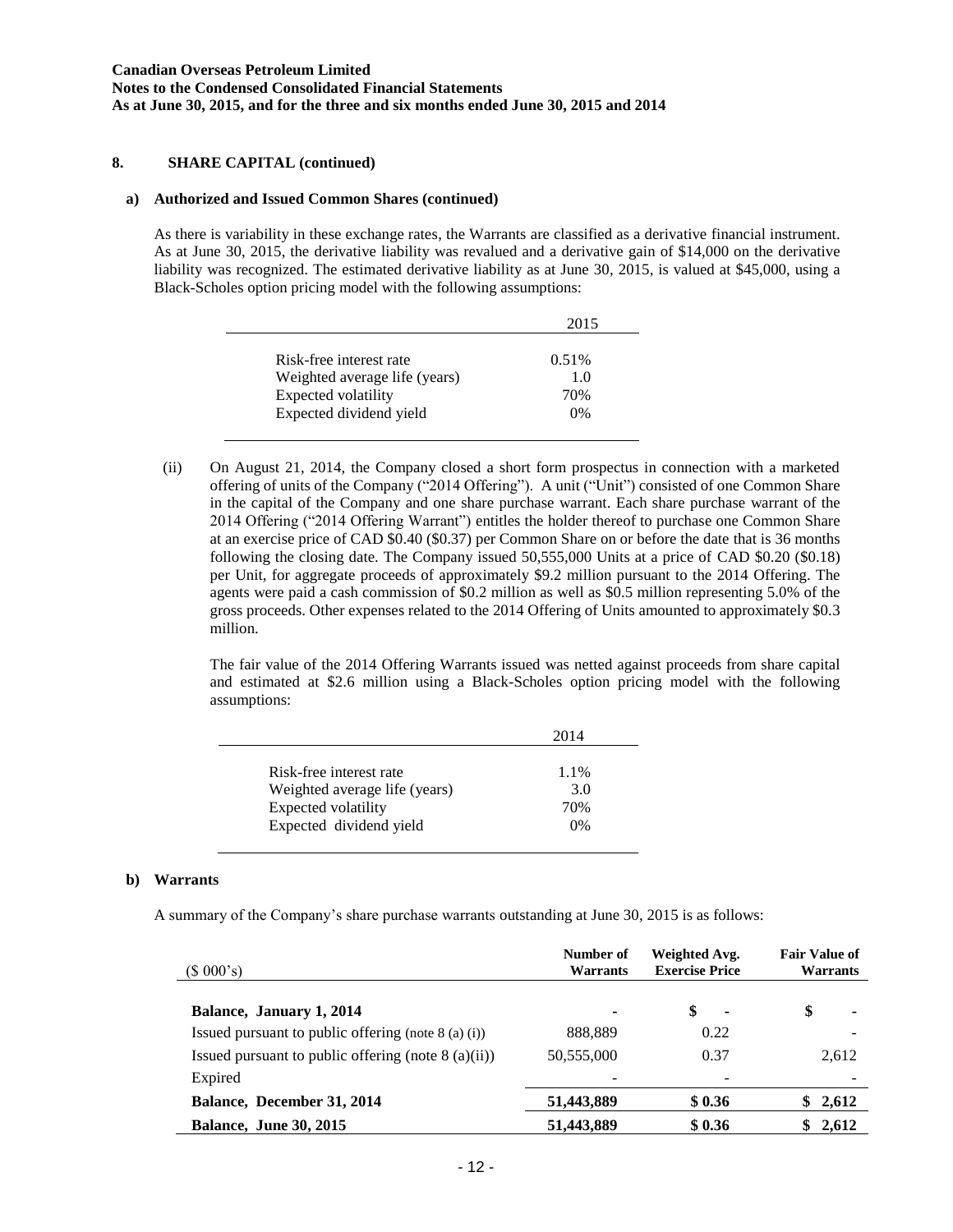### **8. SHARE CAPITAL (continued)**

#### **c) Incentive Stock Options**

The Company has a stock option plan where the number of Common Shares reserved under the plan shall not exceed 10% of the issued and outstanding Common Shares and the number reserved for any one individual may not exceed 5% of the issued and outstanding shares. Exercise prices for stock options granted are determined by the closing market price on the day before the date of grant.

| (\$000's)                                        | Number of<br><b>Options</b> | Weighted Avg.<br><b>Exercise Price*</b> | <b>Contributed</b><br><b>Capital Reserve</b> |
|--------------------------------------------------|-----------------------------|-----------------------------------------|----------------------------------------------|
| Balance, January 1, 2014                         | 31,320,000                  | \$<br>0.51                              | \$<br>48,014                                 |
| Granted                                          |                             |                                         |                                              |
| Forfeited                                        | (3,255,000)                 | 0.66                                    |                                              |
| <b>Balance and exercisable December 31, 2014</b> | 28,065,000                  | \$0.49                                  | 48,014<br>S                                  |
| Expired                                          | (550,000)                   | \$1.15                                  |                                              |
| <b>Balance and exercisable June 30, 2015</b>     | 27,515,000                  | \$0.48                                  | 48,014                                       |

\*The weighted average exercise price has been converted in USD based on the foreign exchange rate in effect at the date of issuance

During the six months ended June 30, 2015, 550,000 stock options expired unexercised. No stock options were exercised during the six months ended June 30, 2015 and the year ended December 31, 2014.

As June 30, 2015, a total of 27,515,000 stock options to purchase Common Shares are outstanding, having a weighted average exercise price of \$0.48 (per share with a remaining weighted average contractual life of 1.69 years).

# **9. COMMITMENTS AND CONTRACTUAL OBLIGATIONS**

As at June 30, 2015, the Company has the following commitments:

| (\$000's)    | Total   | Less than<br>One Year | <b>One to Three</b><br>Years | <b>Four to Five</b><br>Years | <b>After Five</b><br>Years |
|--------------|---------|-----------------------|------------------------------|------------------------------|----------------------------|
| Office lease | \$2,624 | 594                   | .188                         | 842                          | $\overline{\phantom{0}}$   |

The Company is committed under operating lease agreements for the rental of office space in Calgary, Canada. The approximate total lease payments are \$2.6 million and are payable over the next five years.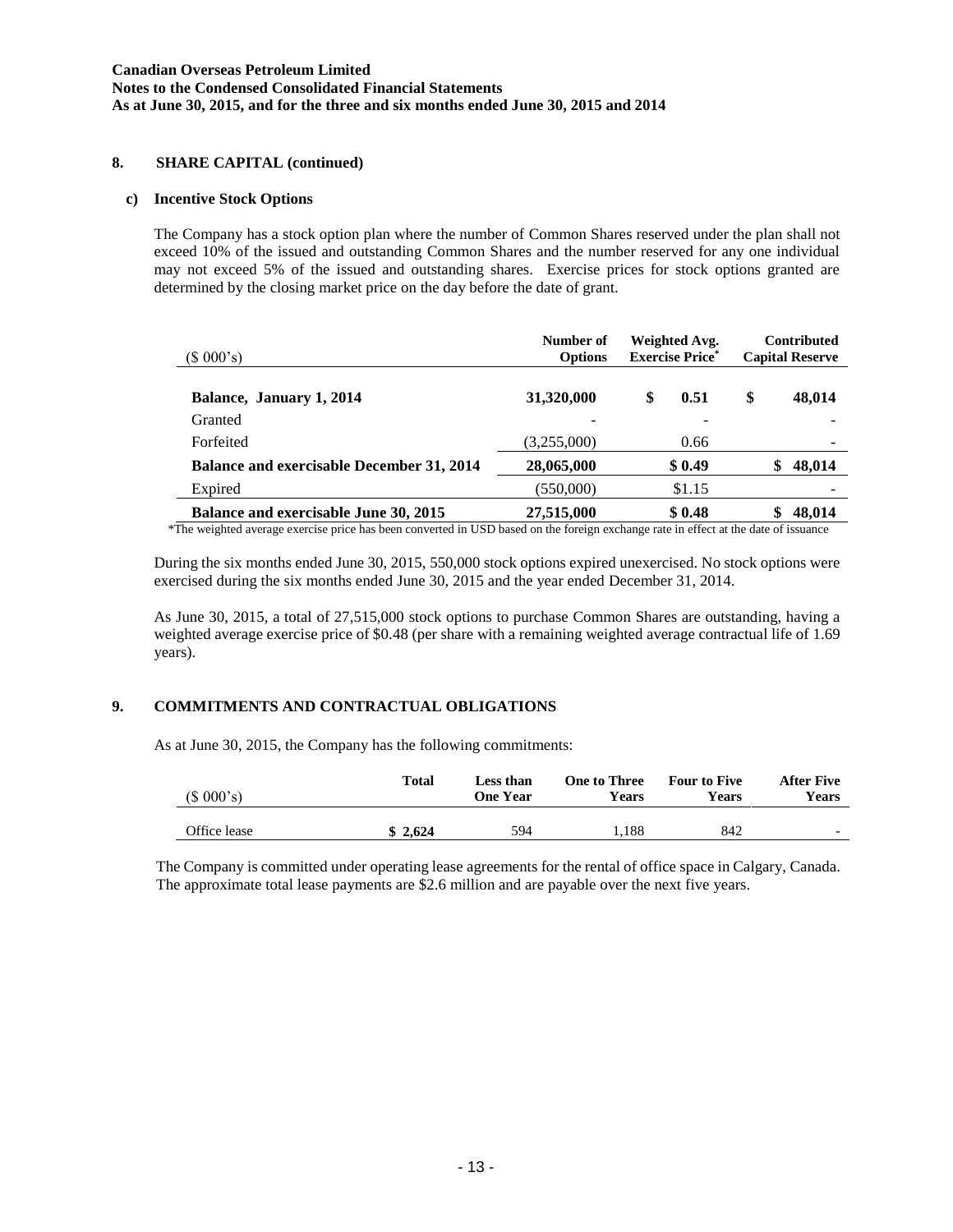# **10. FINANCIAL INSTRUMENTS**

The Company has classified its cash and cash equivalents, other deposits and derivative liability as financial assets and liabilities at fair value through profit and loss and has measured them at fair value. Accounts receivable and loan receivable are classified as loans and receivables; accounts payable and accrued liabilities are classified as other liabilities; these items are measured at amortized cost.

#### **a) Fair values**

As at June 30, 2015 and December 31, 2014, the fair values of all financial instruments not carried at fair value approximated their carrying values due to their short-term maturity.

### **b) Foreign exchange risk**

To mitigate a portion of its exposure and to the extent it is feasible, the Company keeps its funds in currencies applicable to its known short-term obligations.

Cash and cash equivalents includes amounts denominated in foreign currencies:

|                             | <b>June 30, 2015</b> | December 31, 2014 |
|-----------------------------|----------------------|-------------------|
| <b>Great British Pounds</b> | 78                   |                   |
| Canadian Dollars            | 737                  | 5.062             |

# **11. NET CHANGE IN NON-CASH WORKING CAPITAL**

| $(S\ 000's)$                                                                                     | June 30, 2015 | June 30, 2014 |
|--------------------------------------------------------------------------------------------------|---------------|---------------|
| (Increase) decrease in accounts receivable                                                       | \$<br>(136)   | \$<br>(7)     |
| Decrease in prepaid expenses                                                                     | 106           |               |
| Increase in deposits and prepayments                                                             |               | (13)          |
| Decrease in loan receivable<br>Increase in operating accounts<br>payable and accrued liabilities | 5<br>214      | 183           |
| Non-cash transaction:                                                                            |               |               |
| Net effect of foreign exchange.                                                                  | ۰             | (4)           |
| Net change in operating non-cash working capital                                                 | 189           | \$<br>166     |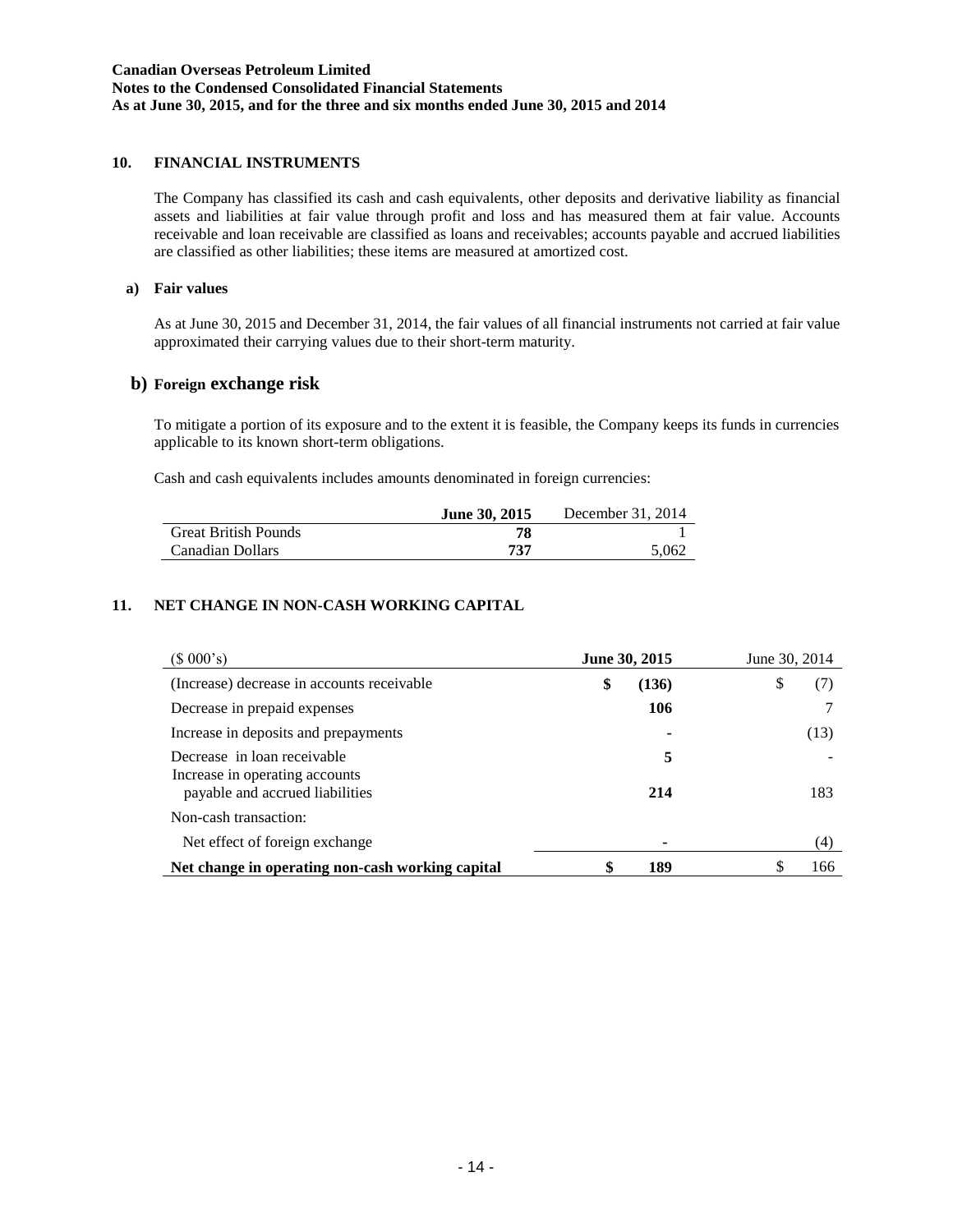### **12. ADJUSTMENT OF PREVIOUSLY REPORTED FINANCIAL INFORMATION DUE TO CHANGE IN PRESENTATION CURRENCY**

For comparative purposes, the condensed statement of financial position as at December 31, 2014 and January 1, 2014 includes adjustments to reflect the change in accounting policy resulting from the change in presentation currency to USD. The amounts previously reported in CAD as shown below have been translated into USD at the December 31, 2014 and January 1, 2014 exchange rate. The effect of the translation is as follows:

| As at January 1, 2014 (\$ 000's)                      | As previously<br>reported CAD | As translated into<br><b>USD</b> |
|-------------------------------------------------------|-------------------------------|----------------------------------|
| Current assets                                        | \$<br>2,762                   | \$<br>2,599                      |
| Non-current assets                                    | 17,753                        | 16,693                           |
| <b>TOTAL ASSETS</b>                                   | \$ 20,515                     | \$19,292                         |
| <b>Current liabilities</b><br>Non-current liabilities | 1,859                         | 1,747<br>٠                       |
| <b>TOTAL LIABILITIES</b>                              | \$<br>1,859                   | \$<br>1,747                      |
| As at December 31, 2014                               |                               |                                  |
| Current assets                                        | \$<br>6,035                   | \$<br>5,203                      |
| Non-current assets                                    | 19,137                        | 16,502                           |
| <b>TOTAL ASSETS</b>                                   | \$25,172                      | \$21,705                         |
| <b>Current liabilities</b><br>Non-current liabilities | 1,601<br>66                   | 1,380<br>57                      |
| <b>TOTAL LIABILITIES</b>                              | \$<br>1,667                   | \$<br>1,437                      |

For comparative purposes, the condensed consolidated statements of comprehensive loss for the period ended June 30, 2014 includes adjustments to reflect the change in accounting policy resulting from the change in presentation currency to USD. The amounts previously reported in CAD as shown below have been translated into USD at the 2014 average exchange rate or the rate in effect at the date of the transaction. The effect of the translation is as follows: **As translated into** 

| For the three months ended June 30, 2014 $(\$ 000's)$ | As previously<br>reported CAD | As translated into<br><b>USD</b> |
|-------------------------------------------------------|-------------------------------|----------------------------------|
| Pre-license costs                                     | \$<br>(42)                    | \$<br>(38)                       |
| Administrative                                        | (1,389)                       | (1,263)                          |
| Depreciation                                          | (19)                          | (16)                             |
| Interest income                                       | 1                             |                                  |
| Derivative gain                                       | 17                            | 15                               |
| Foreign exchange gain                                 | (544)                         | (476)                            |
| Net loss                                              | (1,976)                       | (1,777)                          |
| (Loss) gain due to presentation currency              | (72)                          | 493                              |
| Comprehensive loss for the period                     | \$<br>(2,048)                 | \$(1,284)                        |
| Loss per share (basic and diluted)                    | \$ (0.01)                     | \$<br>(0.01)                     |
| Comprehensive loss per share (basic and diluted)      | \$ (0.01)                     | (0.00)                           |